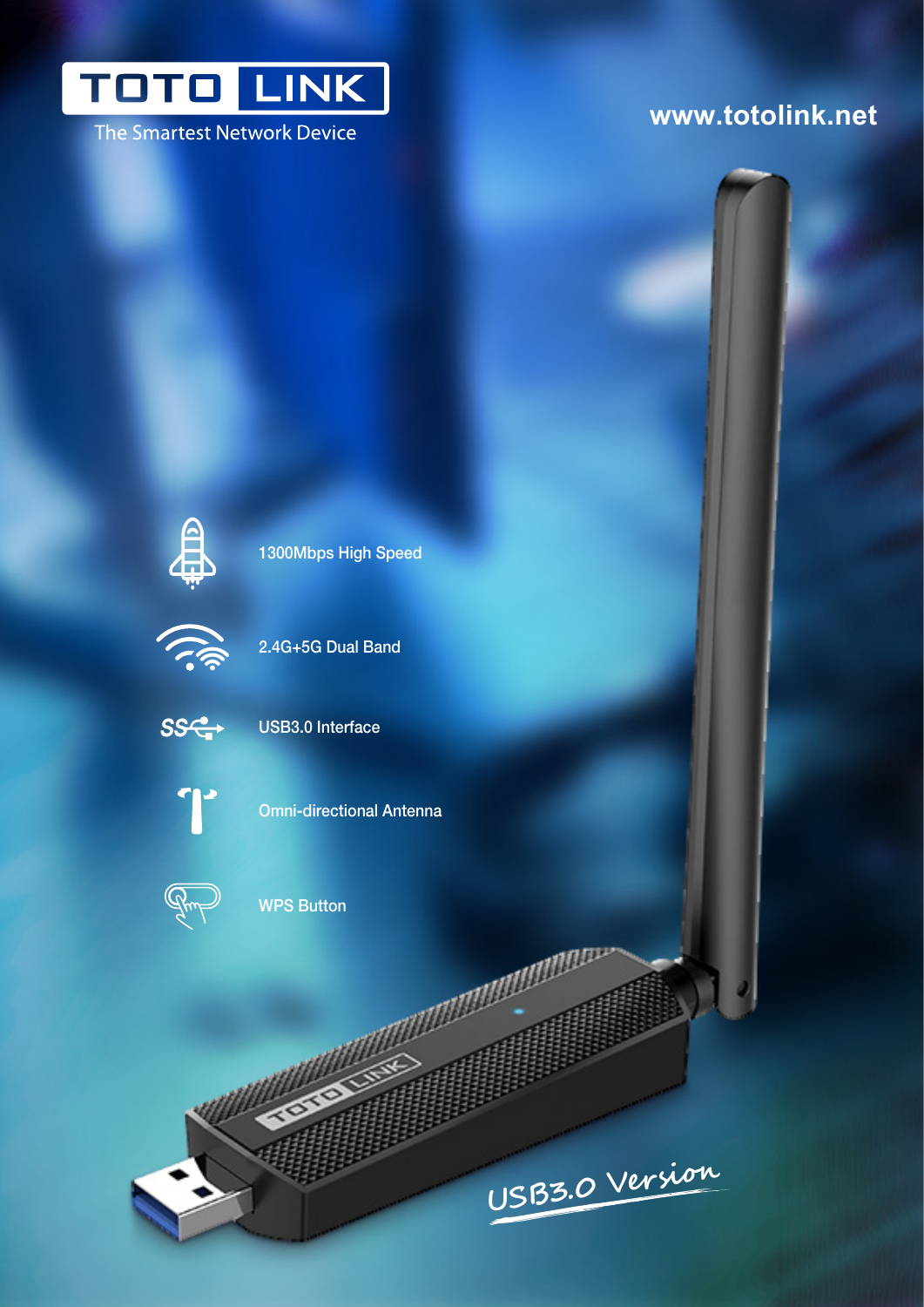

## AX1800 **Dual Band Wireless USB Card**

#### Model No. X6100UA

X6100UA is a dual band wireless USB card which adopts the latest Wi-Fi 6(IEEE802.11ax) standard. The very latest Wi-Fi 6 standard guarantees extreme speed, ultra-low latency, and uninterrupted connectivity. Supporting OFDMA and MU-MIMO technology, X6100UA can connect more devices to speed up the network and fully optimize your gaming experience, which makes it an ideal wireless card for your computers. Meanwhile, with an external omni-directional antenna, it greatly improves the wireless reception sensitivity and the Wi-Fi performance. Generally, it is a good choice for your computer and drives your PC to peak performance.

## **Features**

- Comply with IEEE 802.11a/b/g/n/ac/ax standards.
- Up to total 1774.5Mbps wireless speed on simultaneous 2.4GHz(573.5Mbps) and 5GHz(1201Mbps)
- USB3.0 enables super-fast data transmission, up to 10x faster transfer speeds than USB 2.0.
- External omni-directional antenna improves the wireless reception sensitivity.
- Built-in FEM (PA + LNA) module, creates stronger signal and wider signal receiving range.
- 1024-QAM high data rate Modulation delivers powerful,
- continuous Wi-Fi to fully unlock the potential of Wi-Fi 6 router.
- TWT (Target Wake Time) technology reduces your devices' power consumption to extend their battery life.
- Support 64/128-bit WEP, WPA,WPA2,WPA3, WPA-PSK, WPA2-PSK encryption standards.
- Supports WPS (Wi-Fi Protected Setup) with one-click button.
- Support easy setup, a friendly user interface on a CD for simple installation.
- Support WPS, build secured wireless connection with WPS button.
- Supports Windows 10 (32/64bits), Win8/8.1 (32/64bits), Windows 7 (32/64bits).

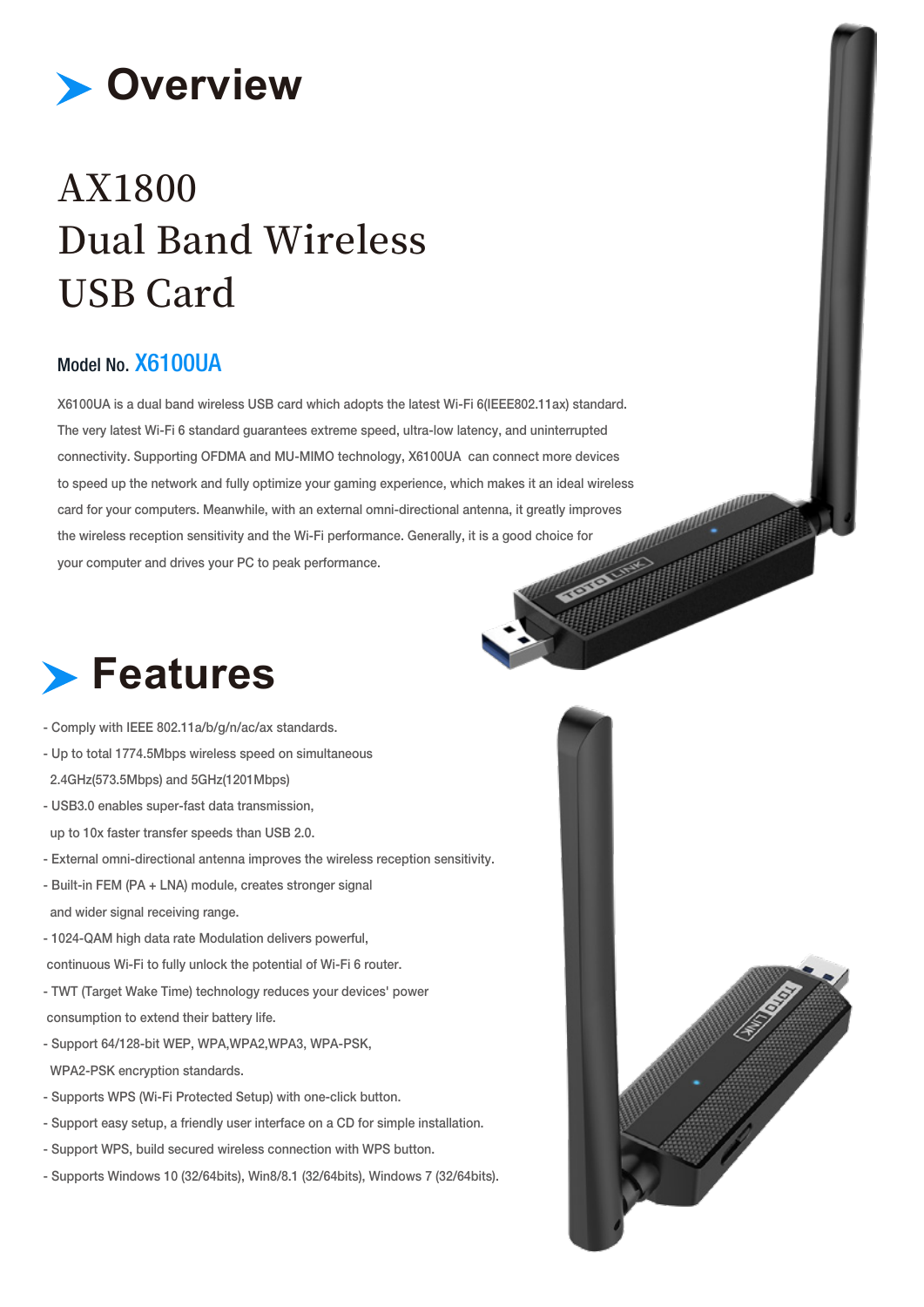# **Selling point**

**1774.5Mbps Ultra-Fast Wi-Fi Speed** 



X6100UA complies with the latest Wi-Fi 6 (IEEE802.11ax) standard, delivers Wi-Fi speeds of up to 1201Mbps on the 5GHz band

### **Super Speed USB 3.0 Port**

Providing blazing-fast data transfers of up to 4.8Gbps with USB3.0 port — the latest USB connectivity standard. USB3.0 transfers data up to 10x faster than USB2.0 and is also backwards compatible with USB2.0. Combined with 802.11ax Wi-Fi, USB3.0 makes X6100UA ideal for HD streaming, online gaming and large file downloads.